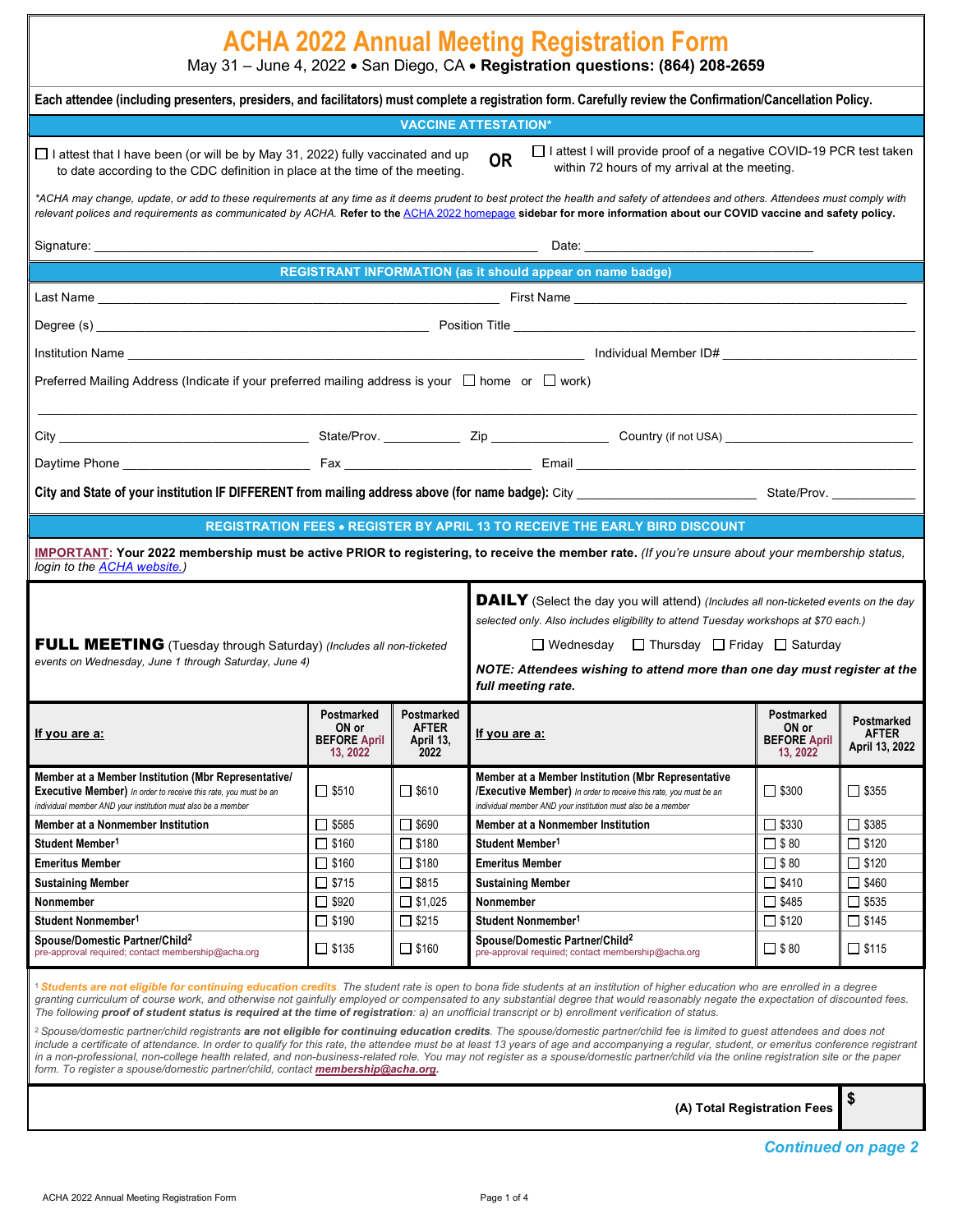| <b>PRE-CONFERENCE WORKSHOPS • Tuesday, May 31</b>                                                                                                                                                                                                                                                                                                                                                                                                                                                                                     |                                                      |                                       |  |  |  |
|---------------------------------------------------------------------------------------------------------------------------------------------------------------------------------------------------------------------------------------------------------------------------------------------------------------------------------------------------------------------------------------------------------------------------------------------------------------------------------------------------------------------------------------|------------------------------------------------------|---------------------------------------|--|--|--|
| Advance ticket purchase is required. For those registering for either the full conference or one day (Wednesday-Saturday), the workshop fee is<br>\$70.00. To attend only a Tuesday workshop, the fee is \$150 per workshop. (This category is available to those who only want to participate in the pre-<br>conference workshops. It does NOT include admission to the actual meeting held from Wednesday through Saturday.) Workshops are not available to<br>spouse/partner/child registrants. See cancellation policy on page 3. |                                                      |                                       |  |  |  |
| <b>TUESDAY, May 31</b>                                                                                                                                                                                                                                                                                                                                                                                                                                                                                                                |                                                      |                                       |  |  |  |
| 9:00 AM-12:00 PM                                                                                                                                                                                                                                                                                                                                                                                                                                                                                                                      |                                                      |                                       |  |  |  |
| Statistics and SPSS for Non-Statisticians<br>$\Box$<br>$\Box$<br>Dismantling White Supremacy and Healing Racial Trauma: Ending Racist Practices in College Health<br>□ Challenges of Distance Treatment Modalities in Telemental Health: Ethical, Legal, and Practice Implications<br>□ Transgender Student Health: Providing Holistic Care and Policies<br>Achieving AAAHC Accreditation for College Health, Part I<br>$\Box$                                                                                                        | \$70<br>\$70<br>\$70<br>\$70<br>\$70                 |                                       |  |  |  |
| 1:30 PM-4:30 PM                                                                                                                                                                                                                                                                                                                                                                                                                                                                                                                       |                                                      |                                       |  |  |  |
| Achieving AAAHC Accreditation for College Health, Part II<br>$\Box$<br>$\Box$<br><b>Sports Medicine Special Testing</b><br>Dismantling the Inherent Privilege of Self-Care<br>П<br>□ Considerations for Telehealth in a College Health Setting<br>□ Fostering Wellbeing Using Resilience-Based Strategies<br>$\Box$<br>Boot Camp for New Directors: Leadership, Equity, Finance, and Communication<br>Overview of Contraceptive Options and IUD Insertion Training<br>$\Box$                                                          | \$70<br>\$70<br>\$70<br>\$70<br>\$70<br>\$70<br>\$70 |                                       |  |  |  |
| For details visit https://www.acha.org/AnnualMeeting22                                                                                                                                                                                                                                                                                                                                                                                                                                                                                |                                                      | @ \$70.00                             |  |  |  |
|                                                                                                                                                                                                                                                                                                                                                                                                                                                                                                                                       |                                                      | @ \$150.00 ea.<br>Tues only workshops |  |  |  |
| (B) Pre-Conference Workshop Fee                                                                                                                                                                                                                                                                                                                                                                                                                                                                                                       |                                                      | \$                                    |  |  |  |
|                                                                                                                                                                                                                                                                                                                                                                                                                                                                                                                                       |                                                      |                                       |  |  |  |
| <b>LUNCH VOUCHERS</b>                                                                                                                                                                                                                                                                                                                                                                                                                                                                                                                 |                                                      |                                       |  |  |  |
| One Day Lunch Vouchers - Purchase your cash concession lunch voucher in advance. Vouchers are \$18 (per day) and includes your choice of the following:<br>(1) Salad entrée or (1) sandwich<br>٠<br>(1) Piece of whole fruit or (1) bag of chips or (1) dessert item<br>$\bullet$<br>(1) soda or bottled water<br>$\bullet$                                                                                                                                                                                                           |                                                      |                                       |  |  |  |
| You will receive your voucher(s) with your badge material. There will be a "Lunch Voucher Only" line to help your wait.                                                                                                                                                                                                                                                                                                                                                                                                               |                                                      |                                       |  |  |  |
| I plan to purchase lunch vouchers (check all that apply):                                                                                                                                                                                                                                                                                                                                                                                                                                                                             |                                                      |                                       |  |  |  |
| $\Box$ \$18 - Wednesday, June 1<br>$\Box$ \$18 - Thursday, June 2<br>$\Box$ \$18 - Friday, June 3                                                                                                                                                                                                                                                                                                                                                                                                                                     |                                                      |                                       |  |  |  |
|                                                                                                                                                                                                                                                                                                                                                                                                                                                                                                                                       |                                                      |                                       |  |  |  |
|                                                                                                                                                                                                                                                                                                                                                                                                                                                                                                                                       | (C) Lunch Voucher Fee                                | \$                                    |  |  |  |
| <b>STUDENT TRAVEL AWARD CONTRIBUTION</b>                                                                                                                                                                                                                                                                                                                                                                                                                                                                                              |                                                      |                                       |  |  |  |
| The American College Health Foundation's Student Travel Award, through contributions made to the Murray DeArmond Student Fund, provides partial funding<br>support for meeting registration, travel, and hotel expenses for one or more students to travel to the ACHA Annual Meeting.                                                                                                                                                                                                                                                |                                                      |                                       |  |  |  |
| (D) Enter Contribution Amount \$<br>For details visit www.acha.org/ACHA/Foundation/Student Travel.aspx.                                                                                                                                                                                                                                                                                                                                                                                                                               |                                                      |                                       |  |  |  |
| <b>TOTAL AMOUNT DUE</b>                                                                                                                                                                                                                                                                                                                                                                                                                                                                                                               |                                                      |                                       |  |  |  |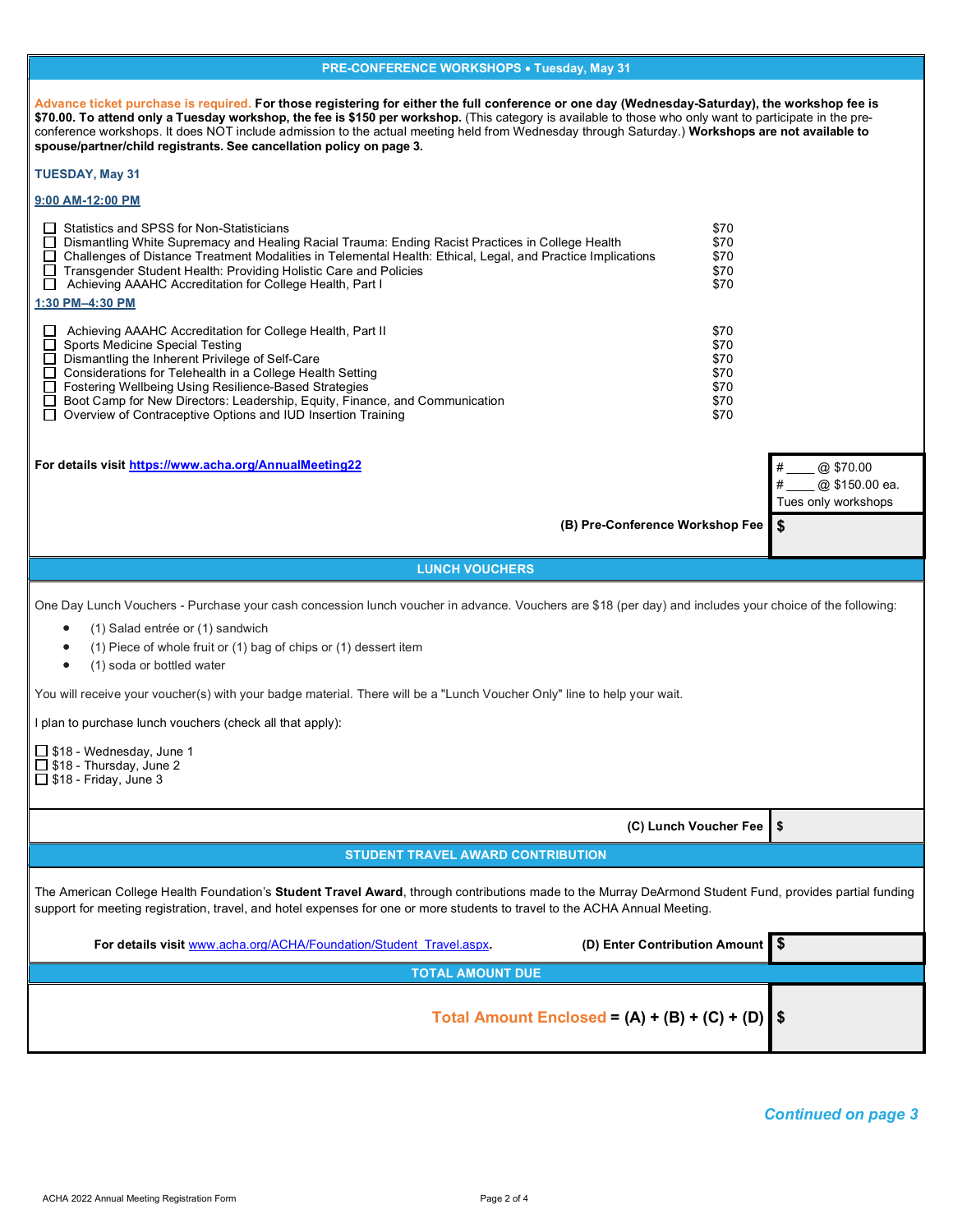|                                                                                                                                                                                                                                                                                                                                                                                                                                                                                                                                                                                                                                                  | <b>GENERAL INFORMATION</b>                                                                                                                                                                                                                                      |                                                                                                                                                                               |                                                             |  |
|--------------------------------------------------------------------------------------------------------------------------------------------------------------------------------------------------------------------------------------------------------------------------------------------------------------------------------------------------------------------------------------------------------------------------------------------------------------------------------------------------------------------------------------------------------------------------------------------------------------------------------------------------|-----------------------------------------------------------------------------------------------------------------------------------------------------------------------------------------------------------------------------------------------------------------|-------------------------------------------------------------------------------------------------------------------------------------------------------------------------------|-------------------------------------------------------------|--|
|                                                                                                                                                                                                                                                                                                                                                                                                                                                                                                                                                                                                                                                  |                                                                                                                                                                                                                                                                 |                                                                                                                                                                               |                                                             |  |
| 1. Do you require additional accommodations?<br>$\Box$ Halal Choices<br>$\Box$ Vegan Choices<br>$\Box$ Vegetarian Choices<br>$\Box$ Gluten-Free Choices<br>$\Box$ Kosher Choices<br>$\Box$ Learning Disabilities<br>$\Box$ Access to a nursing mothers' room                                                                                                                                                                                                                                                                                                                                                                                     | □ Auditory, specify: _________________________<br>$\Box$ Visual, specify:<br>(Note: If you require auditory, mobility, or visual<br>accommodations, ACHA requires a written<br>of the meeting, so we can ensure that the<br>appropriate services are provided.) | agreement signed at least 30 days prior to the start                                                                                                                          | $\Box$ Other                                                |  |
| 2. Indicate your area of practice/work (select all that apply):                                                                                                                                                                                                                                                                                                                                                                                                                                                                                                                                                                                  |                                                                                                                                                                                                                                                                 |                                                                                                                                                                               |                                                             |  |
| □ Information Technology<br>$\Box$ Administrator<br>Medical Records Specialist<br>$\Box$ Counselor<br>$\Box$ Nurse<br>$\Box$ Dietitian/Nutritionist<br>□ Nurse Administrator<br>$\Box$ Full-time Student<br>$\Box$ Nurse Practitioner<br>□ Health Educator/Hith Promotion<br>Specialist                                                                                                                                                                                                                                                                                                                                                          |                                                                                                                                                                                                                                                                 | $\Box$ Pharmacist<br>$\Box$ Physician Assistant<br>$\Box$ Physician<br>$\Box$ Psychiatrist<br>$\Box$ Psychologist                                                             | Social Worker<br>$\Box$ Student Affairs<br>□ Wellness Coach |  |
| 3. Is this the first in-person ACHA Annual Meeting you have attended?                                                                                                                                                                                                                                                                                                                                                                                                                                                                                                                                                                            |                                                                                                                                                                                                                                                                 | $\Box$ Yes $\Box$ No                                                                                                                                                          |                                                             |  |
| 4. If registering for the full conference, will you be requesting CE credit? Note: Students are not eligible for continuing education credits.                                                                                                                                                                                                                                                                                                                                                                                                                                                                                                   |                                                                                                                                                                                                                                                                 |                                                                                                                                                                               |                                                             |  |
| $\Box$ AAFP-P for family physicians<br>$\Box$ AHIMA for health information management association credential holders<br>$\Box$ ACPE for pharmacists<br>□ CHES/MCHES for certified/master certified health education specialists<br>$\Box$ CME for physicians and physician assistants                                                                                                                                                                                                                                                                                                                                                            |                                                                                                                                                                                                                                                                 | $\Box$ CME for non-physicians<br>CNE for nurses<br>$\Box$ CPEU for dieticians<br>NASW for social workers<br>NBCC for national certified counselors<br>PsyCE for psychologists |                                                             |  |
| 5. Affinity Groups: Affinity groups bring together individuals with shared identities; at this year's meeting we will bring together groups based on racial or ethnic<br>background. Although each person may share multiple identities, affinity groups are intended for those who can speak to that group's collective racial or ethnic<br>identity and experience from the "we" or "I" perspective. These spaces are for you to speak about your own identity, not to learn about the racial or ethnic<br>identity of others.                                                                                                                 |                                                                                                                                                                                                                                                                 |                                                                                                                                                                               |                                                             |  |
| In order to plan accordingly, please let us know if you are interested in participating in one of the groups below so we can ensure adequate room sizes in the<br>meeting space. Please note that this does not register you for a session; you can attend a discussion no matter how you respond. If you would like to<br>participate, please indicate which affinity group you would like to participate in:                                                                                                                                                                                                                                   |                                                                                                                                                                                                                                                                 |                                                                                                                                                                               |                                                             |  |
| Asian, Asian Pacific-Islander<br>$\Box$ First Nations<br>$\Box$ Latinx<br>$\Box$ Multiracial<br>$\Box$ Transracially adopted                                                                                                                                                                                                                                                                                                                                                                                                                                                                                                                     |                                                                                                                                                                                                                                                                 | □ Black, African American<br>$\Box$ International<br>□ Greater Middle Eastern<br>$\Box$ South Asian<br>White, Caucasian                                                       |                                                             |  |
|                                                                                                                                                                                                                                                                                                                                                                                                                                                                                                                                                                                                                                                  | <b>FURNISHING OF CONTACT INFORMATION</b>                                                                                                                                                                                                                        |                                                                                                                                                                               |                                                             |  |
| The contact information you provide may be used for further communication by American College Health Association. This contact information (excluding email<br>addresses) may also be furnished to event exhibitors, sponsors, or speakers for limited use.<br>Among those exhibitors or sponsors may be ACCME-defined "ineligible" companies -- companies whose primary business is producing, marketing, selling, re-<br>selling, or distributing healthcare products used by or on patients. Please select below to opt-in/opt-out of your contact information being furnished to ineligible<br>companies.<br>$\Box$ Opt Out<br>$\Box$ Opt In |                                                                                                                                                                                                                                                                 |                                                                                                                                                                               |                                                             |  |